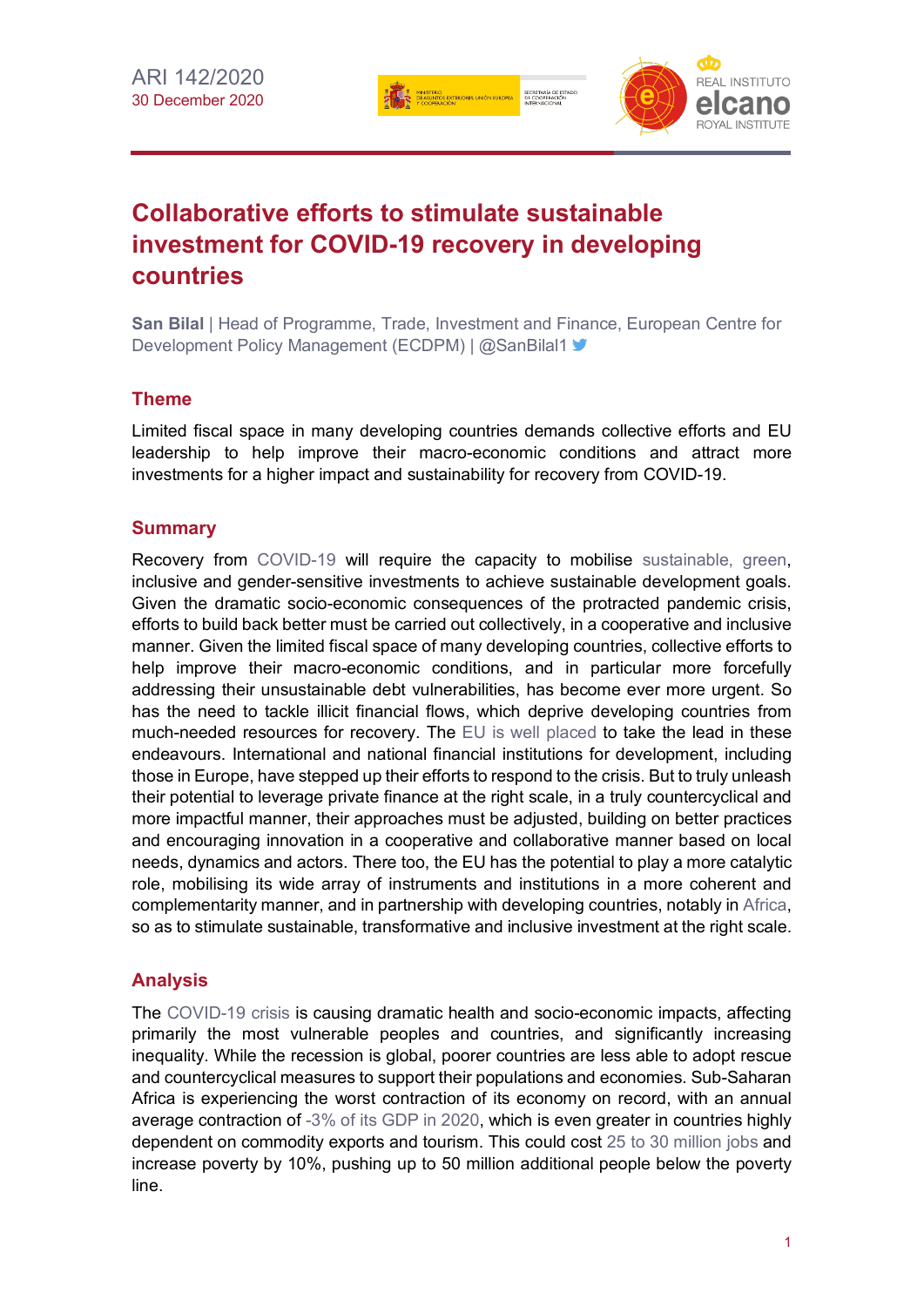Boosting quality public investment is [highly recommended](https://www.imf.org/en/Publications/FM/Issues/2020/09/30/october-2020-fiscal-monitor) to speed up COVID-19 recovery and job creation, with a strong emphasis on climate, sustainability and gender dimensions, in an effort to build back better. Yet the capacity to do so of poorer, but also many emerging countries, is highly constrained.

While developing countries are stretching their limited fiscal space to address emergency health and socio-economic distress, they must prepare now for the long road to recovery, for which they will also need support. Boosting collaborative efforts and partnerships, at both the domestic and international levels, will be a critical factor to promote their sustainable and inclusive recovery, notably through sustainable, green, gender-sensitive and inclusive investment to build back better. The EU is a committed partner for Africa in this endeavour. Joining forces and identifying synergies and complementarity are key to unleashing the potential for sustainable investment.

## (1) Strategic and macro-economic considerations

Europe is adopting a 'policy first' approach, defining key policy priorities and actions, combined with a whole-of-government approach, to help ensure that support for investment is well anchored in a coherent, sustainable, green, gender-sensitive and inclusive approach to development. Given the emphasis on the [EU's geostrategic](https://ecdpm.org/publications/leading-together-reconciling-eu-strategic-autonomy-international-partnerships/)  [ambitions,](https://ecdpm.org/publications/leading-together-reconciling-eu-strategic-autonomy-international-partnerships/) the European approach to partnership and development aims to become more strategic, including collaborative efforts at the global, regional and country levels in [response to the COVID-19 crisis.](https://ecdpm.org/publications/challenge-scaling-up-european-union-global-response-covid-19/)

Support for enhanced macro-economic conditions and governance, and reforms towards a conducive investment climate and business environment at the national and international levels are among the EU's priorities. In the context of its global response to the COVID-19 crisis, the EU has speedily been providing such support, notably by allocating €3 billion for [macro-financial assistance](https://www.consilium.europa.eu/en/press/press-releases/2020/05/20/covid-19-council-adopts-3-billion-assistance-package-to-support-neighbouring-partners/) to 10 neighbouring countries in the form of loans [\(Bilal, 2020\)](https://ecdpm.org/publications/towards-eu-global-covid-19-response-2-0-boosting-smarter-finance/). The EU has also boosted its budget support by grants to developing countries and by accompanying them in their adjustment measures. Given the scale of the crisis and its socio-economic impact, the EU could perhaps also consider providing some additional budget support in the form of highly concessional loans, mobilising the European Investment Bank's firepower, which it is not allowed to do at the moment. Yet this should be done only after very careful consideration of the debt burdens of many developing countries.

#### (2) Addressing debt vulnerabilities

Debt vulnerabilities, already present before 2020, have been heightened for an increasing number of emerging and developing countries as a result of the COVID-19 crisis. Around half of low-income countries and several emerging economies, including Egypt, Ghana, Kenya and South Africa, are in –or at high risk of– a debt crisis, as their public debts continue to rise. Argentina experienced another debt default in May and Zambia defaulted in November 2020. More could follow if no speedy action is taken by the international creditor community.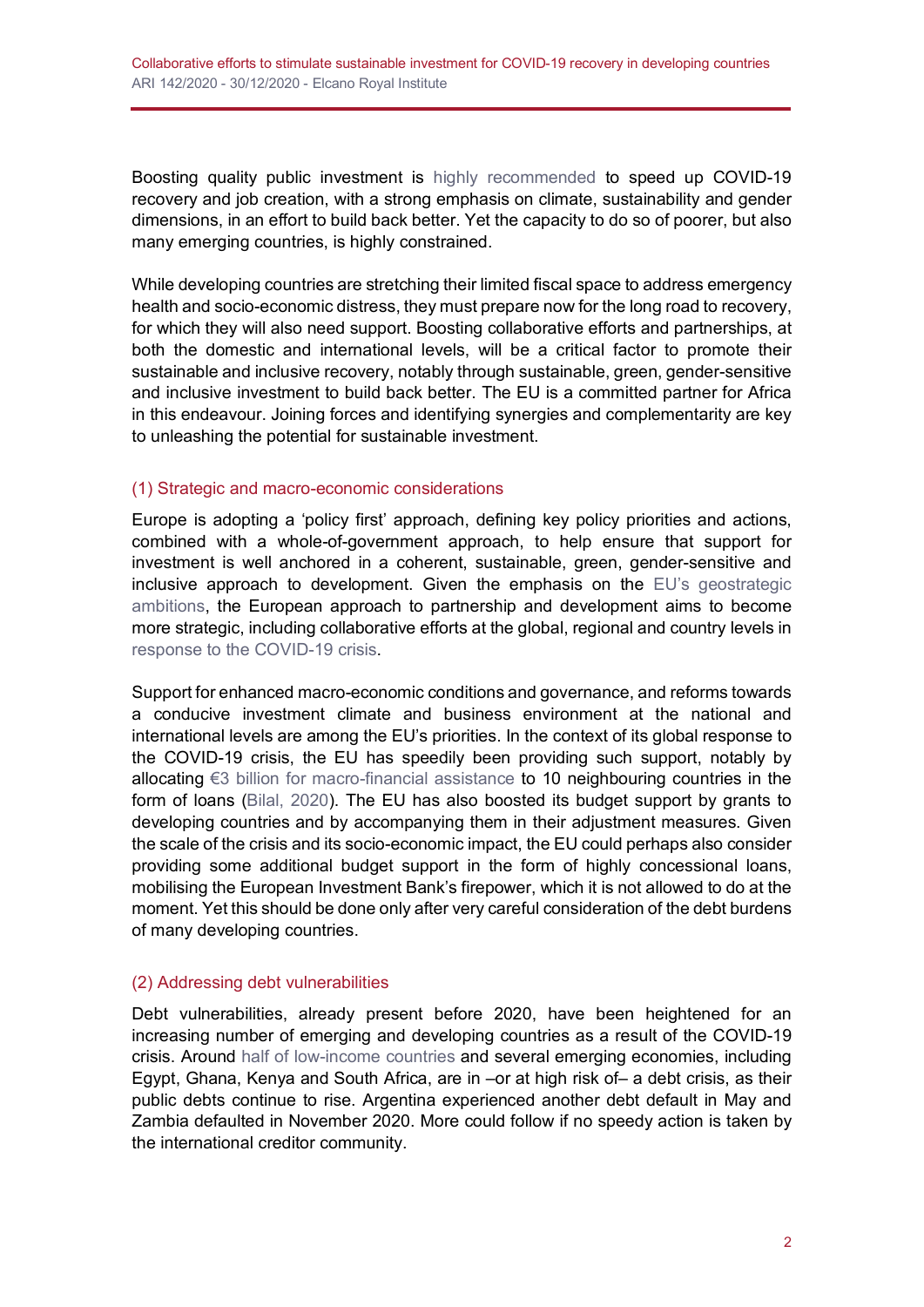The G20, together with the Paris Club, have agreed a temporary suspension of debt services for low-income countries (LICs). The [Debt Service Suspension Initiative \(DSSI\),](https://www.worldbank.org/en/topic/debt/brief/covid-19-debt-service-suspension-initiative) adopted in April 2020 until the end of the year, was [renewed by the G20](https://www.g20riyadhsummit.org/pressroom/?pressroom-category=declarations) in November 2020 for another six months until mid-2021, with the possibility of a further extension beyond June 2021, to be decided at the World Bank-International Monetary Fund (IMF) Spring meeting of 2021. While this is a welcome decision, it is insufficient one.

As [argued](https://blogs.imf.org/2020/10/01/reform-of-the-international-debt-architecture-is-urgently-needed/) by the IMF's Managing Director Kristalina Georgieva and her colleagues, a reform of the international debt architecture is urgently needed. Indeed, more ambitious measures need to be taken to avoid a serious debt crisis. Debt relief should be considered for the countries most in need, including middle-income countries when necessary. This can be done on a case-by-case approach, but under the common approved framework that brings in all official bilateral creditors, including China, as well as private creditors (notably through the Institute of International Finance, which regroups most private creditors). Without which a comprehensive solution to debt, sustainability is no longer possible.

Th[e Common Framework for Debt Treatments beyond the DSSI](https://www.google.com/url?sa=t&rct=j&q=&esrc=s&source=web&cd=&cad=rja&uact=8&ved=2ahUKEwjYjfyo-MztAhXG66QKHZTcCXEQFjAGegQIDBAC&url=https%3A%2F%2Fclubdeparis.org%2Fen%2Ffile%2F3380%2Fdownload%3Ftoken%3DM3y76DWX&usg=AOvVaw2-6XINKCKsadIQQJ8wSmAB) is a first step in the right direction. It foresees the possibility of considering debt restructuring for poorer countries on a case-by-case basis, also with the participation of private creditors. But, as it stands, the Common Framework still falls short of: (1) identifying specific measures; (2) reaching out to a broader range of developing countries in debt distress; and (3) addressing systemic issues around the international debt architecture. Nonetheless, it is an important diplomatic effort to the extent that it brings together, under the same umbrella, Paris Club members and other public debt creditors, notably China, which alone owns [63%](https://openknowledge.worldbank.org/handle/10986/34588) of the combined sovereign debt held by G20 members by the end of 2019.

China has become a major actor for both public and private debt, as the distinction is not always straightforward in its state-owned enterprises and parastatal financial institutions. China has recently been renegotiating the public debt of several developing countries, including Kenya, Mozambique and Tanzania, and claims to have reached an agreement with 10 of the poorest countries –although the list is not public it apparently also includes Angola–. [It is said](https://rhg.com/wp-content/uploads/2020/10/RHG_SeekingRelief_8Oct2020_Final.pdf) to mainly take the form of deferral of payment.

Any global solution needs avoiding *ad hoc* approaches by individual debt creditors, which would run the risk of treating some creditors more favourably than others, undermining the incentives of the latter to join any comprehensive debt restructuring for a country with unsustainable debt. More coordinated action, as foreseen under the Common Framework, is the only sustainable approach. This should start with greater debt transparency, related notably to debt data (levels and conditions), debt sustainability assessment and debt restructuring processes.

The [G20 should prioritise](https://blog.realinstitutoelcano.org/en/g20-vacuity-and-hope/) replenishing the Catastrophe Containment and Relief Trust (CCRT), through which the IMF has provided debt service relief to the world's 29 poorest and most vulnerable countries, amounting to almost US\$500 million. The EU, through its membership of the G20, Paris Club and IMF, has a catalytic role to play in fostering a consensus towards adjustment and reforms to improve debt sustainability. The EU has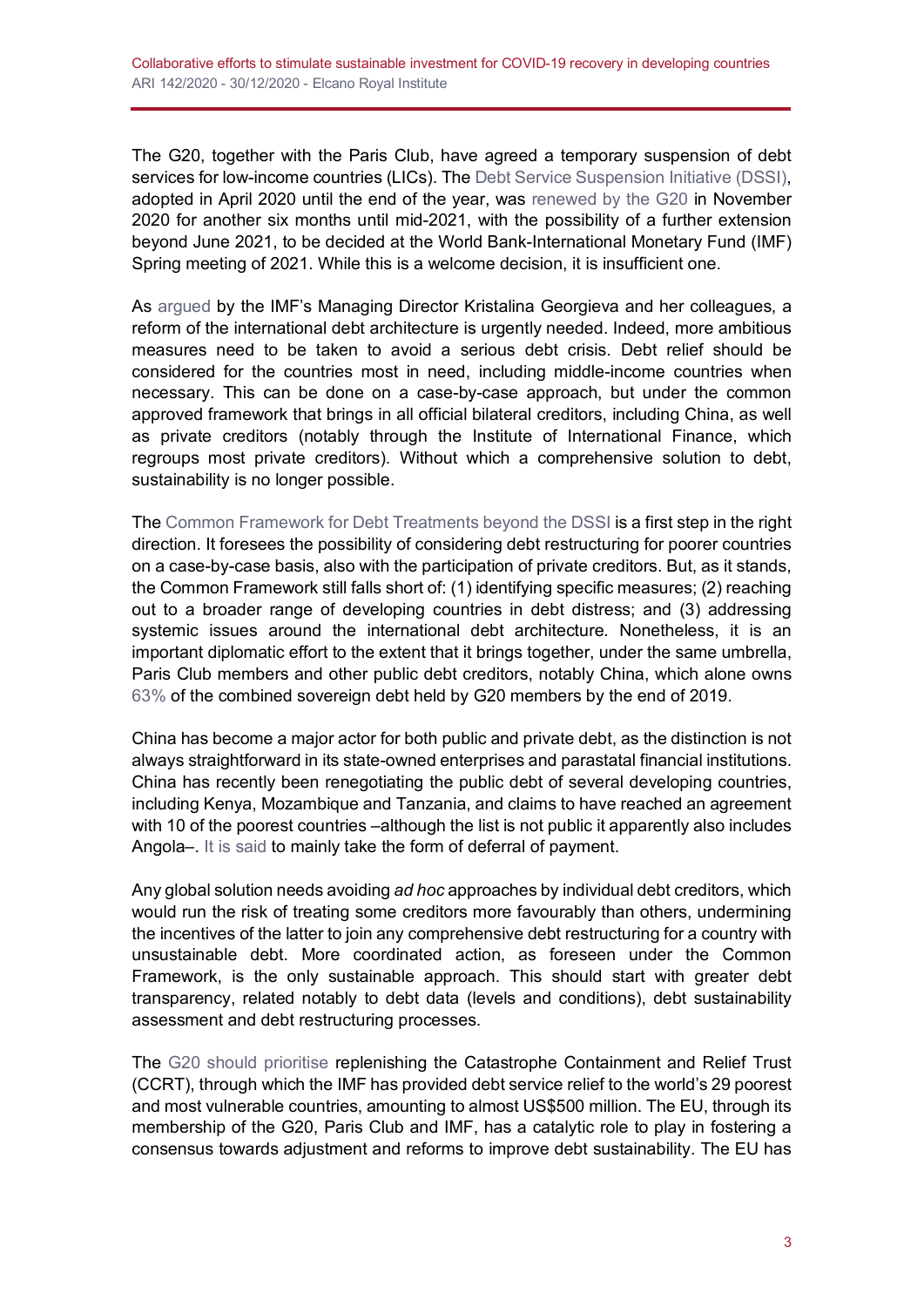already contributed €183 million to the CCRT, and could contribute more, including the IMF Poverty Reduction and Growth Trust.

Support for public debt management by developing countries and the tools provided by international financial institutions should also be enhanced. Special Drawing Rights (SDRs) under the IMF could be either reallocated to the countries most in need, as many advanced economies do not use their quotas, or new SDRs could be issued to help developing countries in dire need of support, including some middle-income countries and small island economies. The EU is rightly supporting a new general SDR allocation.

The EU has called for a [Global Recovery Initiative,](https://ec.europa.eu/commission/presscorner/detail/en/SPEECH_20_963) which would help address debt vulnerabilities in a more structural way, directly linking debt relief and investment to the Sustainable Development Goals (SDGs). This is an important endeavour, as the global community should seek to use the fiscal space that debt service suspension and debt relief could provide to developing countries to stimulate more sustainable, green and gender-sensitive investment, aligned with both the 2030 Agenda on Sustainable Development and the Paris Agreement.

Innovative and comprehensive approaches have been identified. These include conditional debt relief linked to sustainable investment commitments, special purpose vehicles and instruments, such as the issuance of a COVID-19 social bond (as done by the African Development Bank in Spring 2020 with the US\$3 billion [Fight COVID-19](https://www.afdb.org/en/news-and-events/press-releases/african-development-bank-wins-global-award-covid-19-bond-issue-38064)  [Social Bond\)](https://www.afdb.org/en/news-and-events/press-releases/african-development-bank-wins-global-award-covid-19-bond-issue-38064) and potentially a 'Green Recovery Bond', [or debt-for-climate swaps](http://www.bu.edu/gdp/files/2020/11/Debt-Relief-for-Green-Inclusive-Recovery-Report.pdf) for countries not yet too heavily indebted. The United Nations Commission for Africa has outlined a comprehensive framework to address debt vulnerabilities and finance a sustainable recovery [\(UNECA, 2020b\)](https://repository.uneca.org/handle/10855/43829). One of the key innovations centres on the proposal to set up a special purpose vehicle, the Liquidity and Sustainability Facility, capitalised up to US\$50 billion through loans and guarantees by public development banks, with the possible guarantee of central banks and collaterals from government bonds. The Facility's purpose is to inject liquidity into developing countries, allowing lower-cost borrowing and sustainable investment, with the potential to leverage US\$250 billion. The Facility could also help alleviate the debt burden of African countries, facilitating the payment of debt services obligations and debt swaps to exchange commercial debt for new concessional papers, converting debt into new securities with a longer maturity.

The EU and the African Union should speed up their efforts to come up with a common proposal in the context of the Common Framework, following the [EU commitment](https://www.consilium.europa.eu/media/46968/st13529-en20.pdf) to support 'a coordinated international approach on debt relief efforts for African countries, within the relevant multilateral frameworks'. The EU could also use its financial instruments to support or participate in the Liquidity and Sustainability Facility proposed by Africa and [the United Nations,](https://www.un.org/sites/un2.un.org/files/financing_for_development_covid19_part_i_hosg.pdf) mobilising its financial institutions and considering appropriate guarantees, blended finance and technical assistance support.

#### (3) And illicit financial flows

To help increase the fiscal space of developing countries and allow them to mobilise resources needed for a sustainable recovery, more international efforts should also be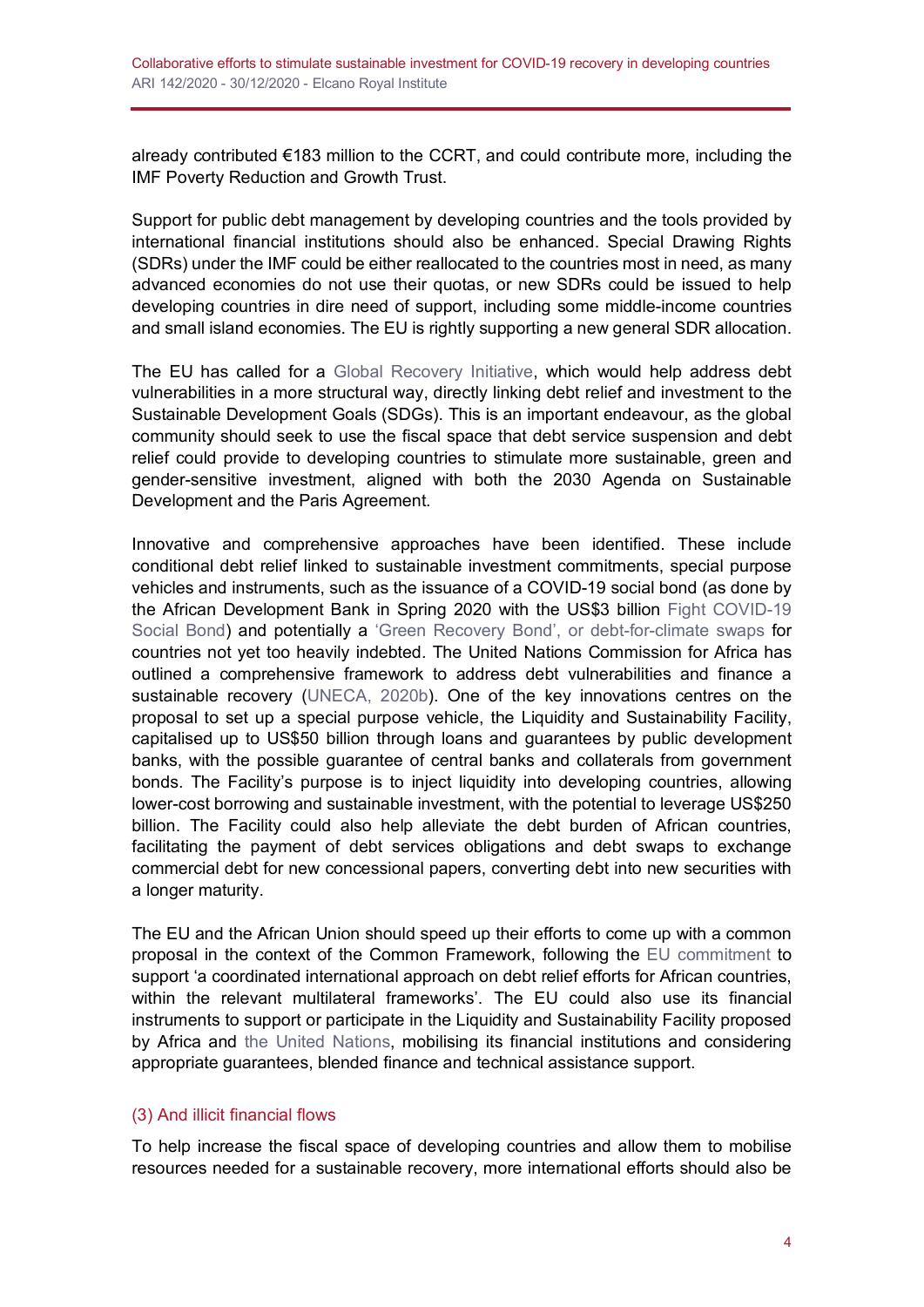devoted to tackle illicit financial flows (IFF). A recent report by UNCTAD estimates that the African continent loses an average of [US\\$88.6 billion each year](https://unctad.org/webflyer/economic-development-africa-report-2020) due to IFF, the bulk of it related to extractive commodities [\(UNCTAD, 2020\)](https://unctad.org/webflyer/economic-development-africa-report-2020). Improving domestic and international financial governance, including advanced economies as the main recipients of these IFFs, can do a great deal to compensate for some of the decline in foreign direct investment in 2020, estimated to range between US\$10-US\$20 billion below the level of US\$45 billion reached in Africa in 2019.

The fight against IFF and tax evasion is part of the EU's agenda, in particular with Africa in accordance with [their strategic partnership](https://www.consilium.europa.eu/en/press/press-releases/2020/06/30/on-the-path-to-a-deeper-and-stronger-partnership-living-up-to-the-european-and-african-aspirations-council-adopts-conclusions-on-africa/) and with [EU support to help Africa.](https://ec.europa.eu/international-partnerships/news/africa-and-europe-join-forces-fight-illicit-financial-flows-iffs-africa_en) But the EU lacks a more ambitious agenda on tackling IFF, with more specific action plans both globally and with developing countries.

More broadly, the EU's institutions and member states need to build on their commitment to work better together, under the 'Team Europe' approach, to outline in a more transparent way the specific actions they already –or want to– undertake to address macro-economic issues, including debt, IFF and financial governance, which could contribute to a more sustainable COVID-19 recovery.

## (4) Financial institutions for development to leverage sustainable finance to build back better

As public resources are highly constrained, even in donor countries, to address the socio-economic consequences of the COVID-19 crisis it is more imperative than before for public actors to find more effective ways to mobilise sustainable private finance at scale. This is critical in the short term to limit the fall in private investment in developing countries. It is also essential to ensure that investment effectively contributes to a more sustainable, green, inclusive and gender-sensitive recovery, building back better. More focused attention should be given to the private sector and, in particular, micro, small and medium sized enterprises (MSMEs) –also in the informal sector–, which are the backbone of the economy and main job providers (Bilal *et al*[., 2020b;](https://www.devex.com/news/opinion-how-can-dfis-do-more-to-help-msmes-survive-covid-19-98566) Bilal *et al*[., 2020c;](https://ecdpm.org/publications/saving-africa-private-sector-jobs-during-coronavirus-pandemic/) [UNECA, 2020a\)](https://www.uneca.org/era2020).

Financial institutions for development, at the international and domestic level, have an important role to play in that respect. They can accompany national public strategies for development in response to the COVID-19 crisis and help bring back confidence to more risk-averse domestic and international investors.

International financial institutions (IFIs) and development finance institutions (DFIs) have overall responded speedily and effectively to the COVID-19 crisis. In general, they have relied on their experience and leveraging capacity to adjust, reallocate and frontload their investments, helping their existing clients –who faced not only higher liquidity constraints but increasingly greater solvency risks– and reaching out to new opportunities and clients. IFIs and DFIs have also simplified and fast-tracked their internal procedures to allow timely responses and a faster fund disbursement.

But IFIs and DFIs are also faced with their own constraints to operate in a riskier and more uncertain environment as a result of the protracted COVID-19 crisis. Their high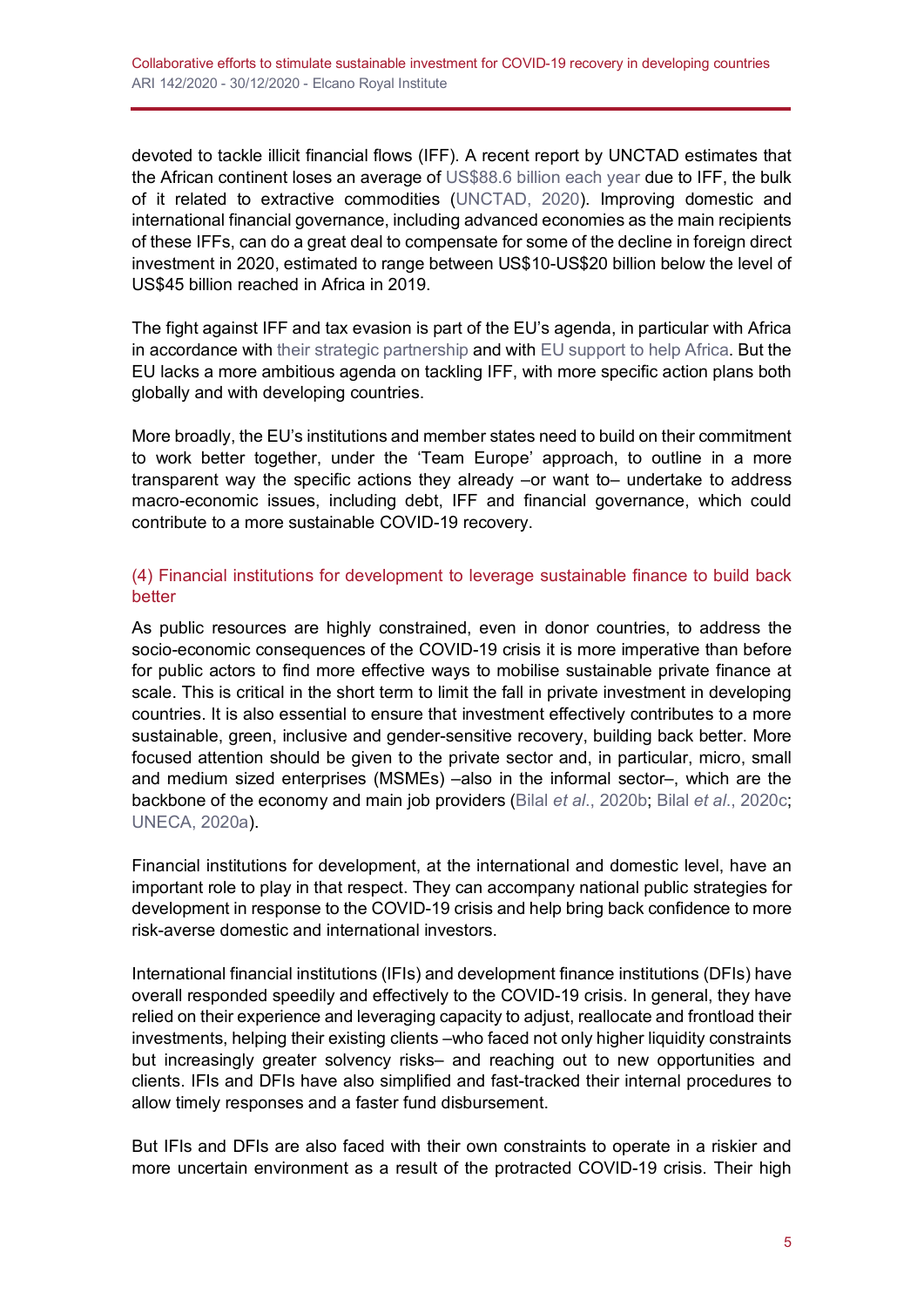credit rating standards and conservative mandate reduce their agility to respond in a more countercyclical and more impactful manner over time. Ambitious and innovative approaches and instruments must be deployed to allow them to unleash their potential for a more transformative, sustainable and impactful leveraging of private finance at scale (Bilal *et al*[., 2020a\)](https://assets.ctfassets.net/4cgqlwde6qy0/2UIDzHLqOh58RKeuHqejft/6a934d233516039a7c239014ce466b6d/THK_Report_on_Covid-19_and_Blended_Finance_21-10-2020.pdf). In particular, IFIs and DFIs should be:

- Empowered to undertake more concessional and blended finance.
- Provided with more guarantees, for themselves and their clients, to increase their risk-bearing capacity for a greater impact.
- Encouraged to undertake more equity financing, with a tolerance for lower riskreturns, for greater sustainable impact.
- Allowed to make a more efficient use of their balance sheet with their existing capital and be granted more capital endowment if needed.
- Encouraged to cooperate more among financiers for development when appropriate towards co-investment, as well as with traditional donors and local actors, so as to better harness their sustainable investment potential to transformative endeavours.

In doing so, it is necessary that IFIs and DFIs commit to higher developmental standards and principles, notably regarding the Paris alignment and green finance, for climate mitigation but also climate adaptation and biodiversity [\(Ahairwe & Bilal, 2019\)](https://ecdpm.org/publications/boosting-eu-climate-finance-mitigate-more-without-neglecting-adaptation-poorer-countries/), as well as with a gender-lens approach, adopting, for instance, the 2X Challenge principles [\(Ahairwe & Bilal, 2020\)](https://ecdpm.org/publications/gender-sensitive-sustainable-covid-19-recovery-role-development-finance-institutions/). They should also pay much greater attention to inclusive investment opportunities so as to more effectively contribute to address the rising inequality resulting from the COVID-19 crisis, notably in poorer countries.

## (5) From transaction to transformation, with local actors

To become truly more impactful, financial institutions for development should look beyond individual deals, towards [more transformative approaches](https://www.odi.org/sites/odi.org.uk/files/resource-documents/12892.pdf) for their operations, emphasising not only the direct impact of each transaction, but also the developmental additionality of their activities and their systemic impact [\(Bilal, 2019\)](https://ecdpm.org/publications/fostering-local-dimension-blended-finance-principles-practice/). The European Bank for Reconstruction and Development (EBRD), with its [transition qualities,](https://www.ebrd.com/what-we-do/economic-research-and-data/transition-impact.html) has developed an appealing framework to select and guide its operations.

But to become truly more transformative, IFIs and DFIs need to connect to other actors, from private and civil society actors to public authorities and institutions, at both local and international levels, to identify complementarities, synergies and collaborative endeavours. In doing so, they can embed their operations in broader endeavours, as well as benefit from the insights, actions and dynamics of other actors [\(Bilal & Preston,](https://acetforafrica.org/acet/wp-content/uploads/publications/2020/06/Peer-Learning-Knowledge-Document-Strengthening-Local-Dimension-of-Blended-Finance-ENGLISH_Online.pdf)  [2019\)](https://acetforafrica.org/acet/wp-content/uploads/publications/2020/06/Peer-Learning-Knowledge-Document-Strengthening-Local-Dimension-of-Blended-Finance-ENGLISH_Online.pdf).

In [practical terms,](http://www.oecd.org/dac/financing-sustainable-development/blended-finance-principles/principle-3/P3_Guidance_Note.pdf) IFIs and DFIs can support local development initiatives by actively engaging in or joining local stakeholder consultations, making dedicated efforts to increase their understanding of local circumstances to better tailor their interventions, promoting country ownership by getting the buy-in of local actors (public and private) and improving their communication with local actors. Local presence, either directly or via partnerships and cooperative efforts with other actors present at the local level, is also a critical condition to better anchor their operations in local realities. IFIs and DFIs can also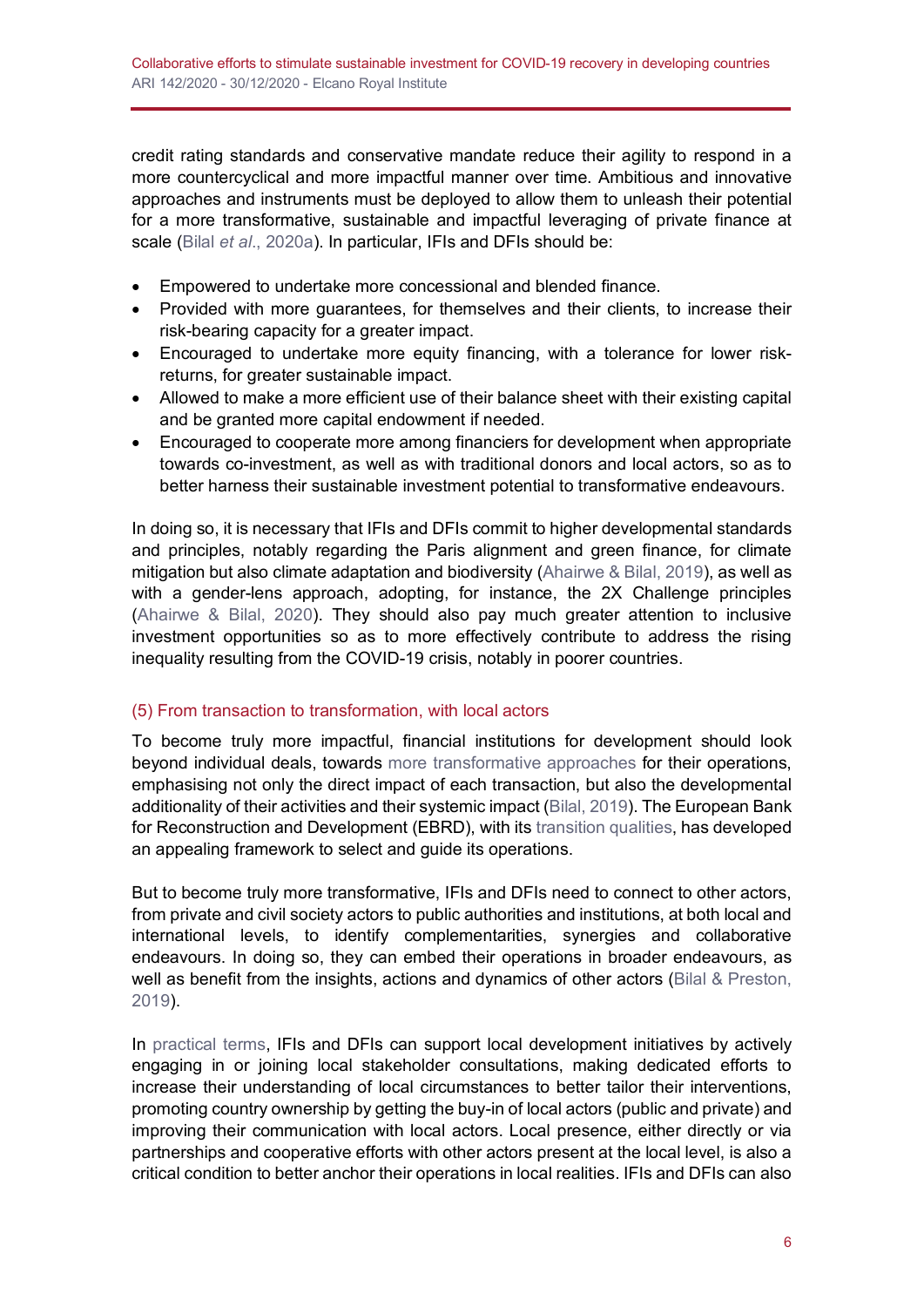seek to ensure the consistency of their operations with other local and international initiatives, such as those aimed at developing hard and soft local infrastructures, or contribute to develop local financial markets, through private finance and local initiatives, and promoting local currency financing. Their operations can also help trigger or carry out efforts towards domestic reforms to promote a sounder enabling environment.

The EU and its financial institutions are well placed to adopt such transformative, cooperative and impactful approaches. The [European External Investment Plan \(EIP\)](https://ec.europa.eu/eu-external-investment-plan/home_en) is based on a three-pillar approach, combining European blended finance and guarantees for IFIs and DFIs (pillar 1), grant support, notably for technical assistance (pillar 2) and the promotion of an enabling environment and conducive investment climate (pillar 3). Under the new long-term budget of the EU for 2021-27, the EU has adjusted its instruments and financial framework to harness this comprehensive approach in its Neighbourhood, Development and International Cooperation Instrument (NDICI). This includes an open European mechanism for blended finance and guarantee, with the enhanced European Fund for Sustainable Development (EFSD+) and External Action Guarantee (EAG). The steering principles are meant to provide greater flexibility in EU development finance, to better respond to evolving needs while ensuring greater coherence in the EU, following a 'policy first' approach based on EU priorities for its external action. By adopting a 'Team Europe' approach, designed in the context of the EU's global response to the COVID-19 crisis, the Union also aims at enhancing the coordination between EU institutions and member states, as well as increasing the visibility of EU action (Jones *et al*[., 2020;](https://ecdpm.org/publications/challenge-scaling-up-european-union-global-response-covid-19/) [Bilal, 2020\)](https://ecdpm.org/publications/towards-eu-global-covid-19-response-2-0-boosting-smarter-finance/).

Specifically, this means that the EU is seeking to enhance the coordination between European financial institutions, notably the European Investment Bank (EIB), the EBRD and the financial institutions for the development of EU member states. It also aims to provide a better steering policy for investment carried out under the NDICI, and notably in the identification of flagship 'Team Europe' projects in developing countries. By working more closely with the European Commission, EU delegations in developing countries and European donors, the European IFIs and DFIs could also better build upon the policy and development activities of these European actors in developing countries.

While greater European coherence and synergy is a most welcome outcome in the ['Working better together' agenda,](https://europa.eu/capacity4dev/joint-programming/documents/working-better-together-team-europe-through-joint-programming-and-joint-implementation) it should be carried out in close cooperation with other international actors, notably multilateral development banks and institutions and the UN, even more so in the context of the COVID-19 global response. Even more importantly, it must build on local needs, priorities and dynamics, together with local actors. This is what the EU is doing or should be doing. But there is always the danger that European actors become too focused on their own internal priorities, mechanisms and cooperation agendas, at the expense of coordination and engagement with local actors and locally owned initiatives.

Fortunately, there are many good practices and examples to emulate, build upon and scale up. In the context of the EU's global response to COVID-19, the EIB has notably engaged with local financial institutions to better address pressing needs. This is the case, for instance, with the Eastern and Southern Africa Trade and Development Bank (TDB) in supporting an [SME and climate action facility.](https://www.eib.org/en/press/all/2019-346-tdb-and-eib-deepen-their-partnership-with-a-usd-120-million-15-year-sme-and-climate-action-facility) Building on local initiatives,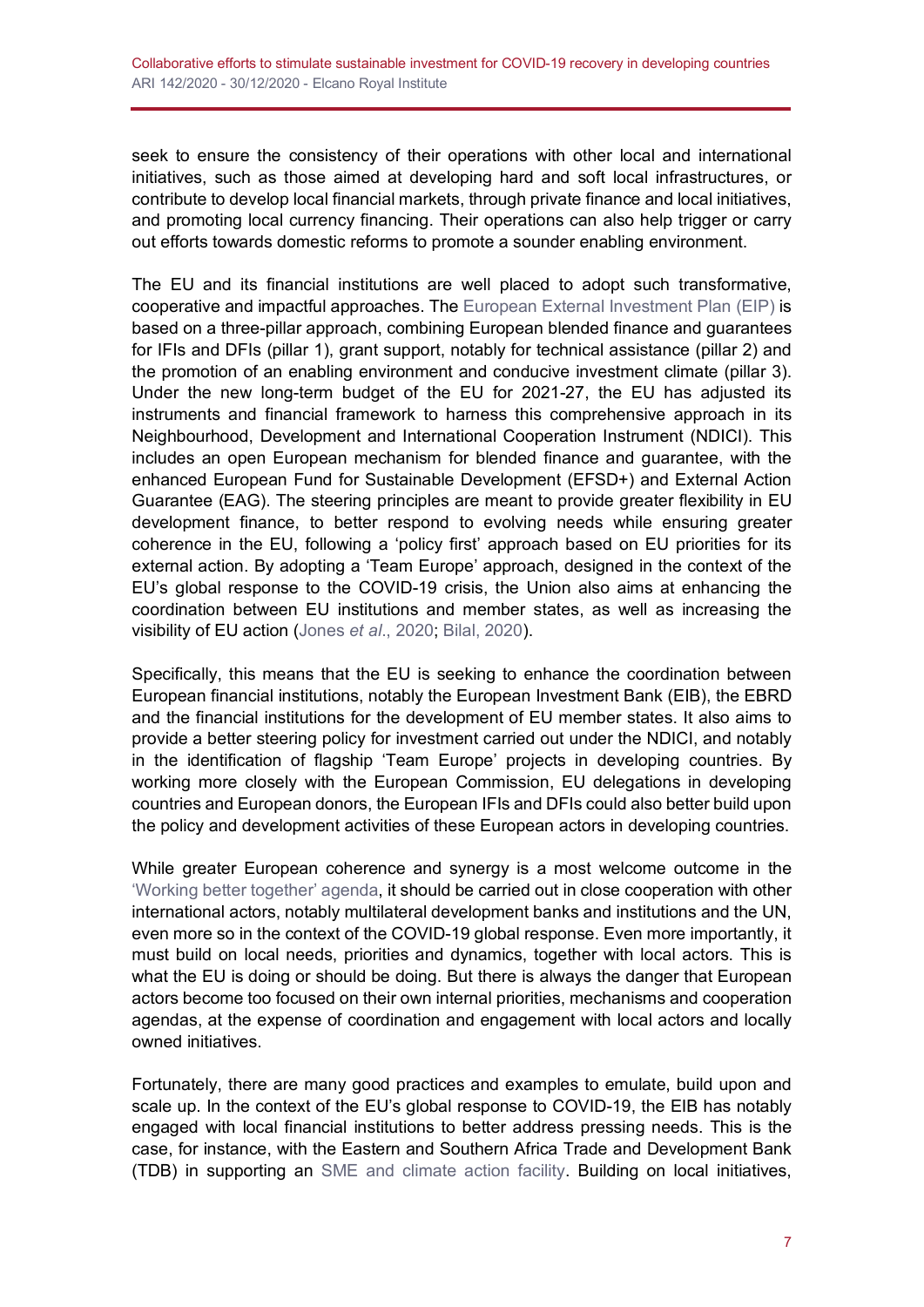Europe can be a powerful partner. This is well illustrated by the [EIB's contribution](https://www.eib.org/en/press/all/2020-204-covid-19-la-team-europe-appuie-le-secteur-prive-senegalais) in the form of a €75 million concessional loan to the [Economic and Social Resilience](https://covid19.economie.gouv.sn/)  [Programme](https://covid19.economie.gouv.sn/) established by Senegal –a financing mechanism of over €300 million, to support the Senegalese private sector–, a cooperation initiative flagged under the Team Europe COVID-19 response. In this example, European support does not substitute for the local response, or lack of it, but instead contributes to enhance locally owned initiatives in a true partnership approach.

Similarly, European financial institutions partner with and contribute to enhance the capacity of local public financial institutions. This is the case, for instance, of the German KfW Development Bank and its participation in the establishment of the new development bank in Tunisia, the Banque des regions (BdR) – the Bank of Regions–. The BdR, set up by the Tunisian government, aims to provide access to finance and support for MSMEs in the various Tunisian regions, a segment of the market that is underfinanced, notably due to the weak performance of current public institutions, which will be absorbed by the BdR. KfW provides technical assistance, including knowledge transfer and support for the establishment of strong governance structures and principles (independently from the state). KfW will then provide a substantial line of credit to the BdR. By doing so, KfW contributes not only to the financing of MSMEs in Tunisia through its credit lines, an activity common to many DFIs, but also helps to create a stronger public financial institution, with a sound governance structure and operational practices, therefore also enhancing the credibility and sustainability of the BdR for a longer-term impact.

# **Conclusion**

## Towards Team Europe-African approaches

The Team Europe approach is proving an attractive rallying call for greater European policy coherence, which could usefully be implemented on the ground for European financial institutions of development. But to be truly effective, it must be anchored in local realities, with local actors and based on local priorities. Europe is well placed to do so, based on its experience and vast array of initiatives.

In the context of its strategic partnership with Africa, the EU should consider building strong alliances with local actors around a sustainable, green, gender-sensitive and inclusive investment agenda. This is even more important in the context of the harsh socio-economic consequences of the COVID-19 crisis, which call for a mobilisation of all resources available by a broad range of actors. Europe and Africa could do so by jointly adopting a Team Europe-Africa approach at the continental level for its overall framework, which could be articulated at sub-regional and country levels as appropriate and necessary. It could help bring together European and African financial institutions for development, prioritise and coordinate their actions to promote and mobilise sustainable investments to build back better in the recovery process of the COVID-19 crisis, in line with the sustainable development goals. Such endeavours could also facilitate the interaction with public authorities and donors, framing investment in more inclusive processes.